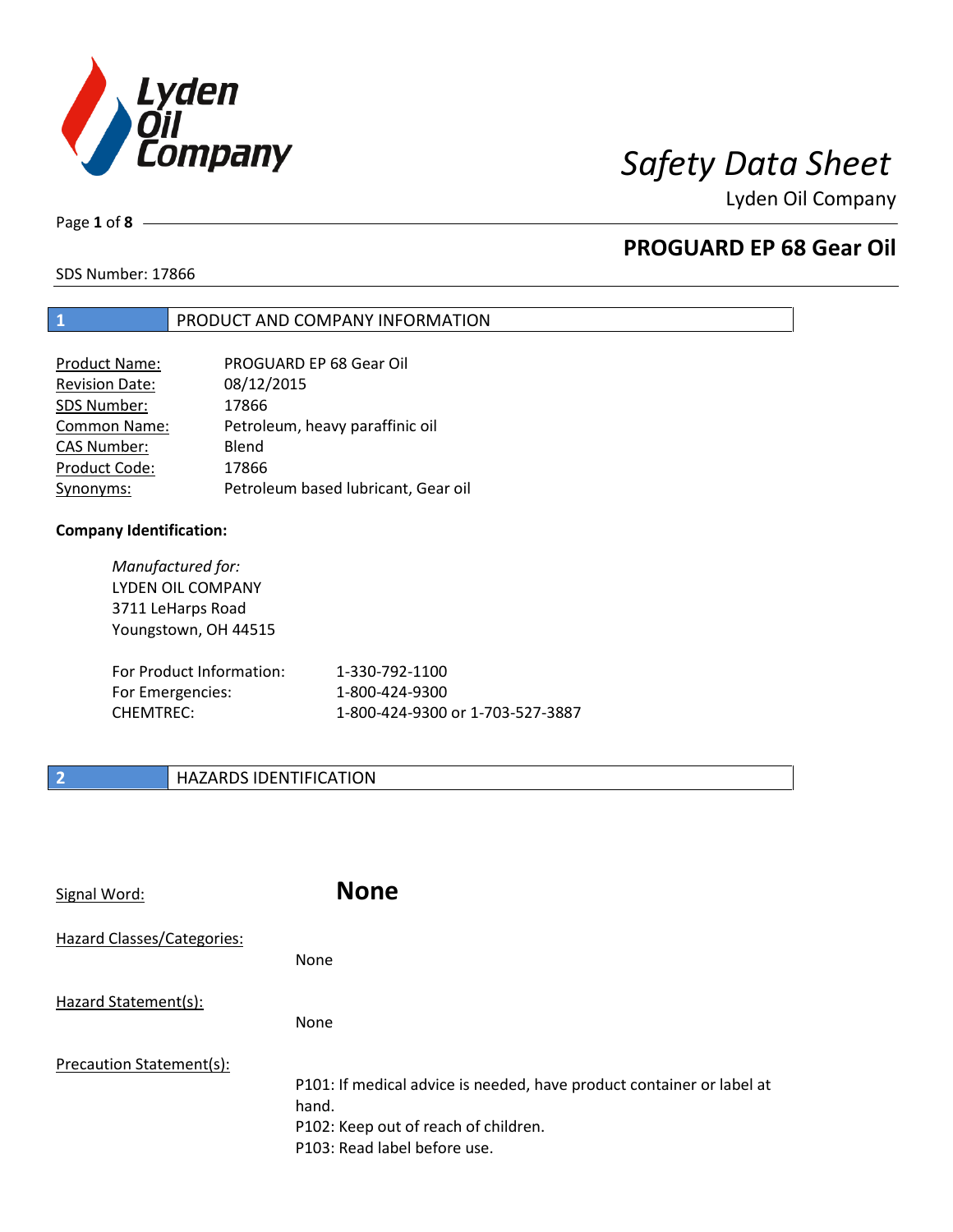

Page **2** of **8**

# **PROGUARD EP 68 Gear Oil**

SDS Number: 17866

Other Hazard Statement(s):

Repeated skin contact may cause dermatitis or an oil acne.

|  |  | COMPOSITION / INFORMATION ON INGREDIENTS |
|--|--|------------------------------------------|
|--|--|------------------------------------------|

Ingredients:

*Mixture of the substances listed below with nonhazardous additions.*

| <b>Chemical Name</b>                                      | <b>CAS Number</b> | Percentage |
|-----------------------------------------------------------|-------------------|------------|
| Distillates (petroleum), solvent-dewaxed heavy paraffinic | 64742-65-0        | $>95$      |
| Olefin Sulfide                                            | N/A               | $<$ 2      |
| Alkenyl Amine                                             | N/A               | < 0.1      |

*\*Any concentration shown as a range is to protect confidentiality or is due to batch variation.*

| $\sqrt{4}$ | ነT AID MEASURES<br><b>FIRST</b> |
|------------|---------------------------------|
|            |                                 |

## Description of First Aid Measures:

| Inhalation:          |                                                                                                                   |
|----------------------|-------------------------------------------------------------------------------------------------------------------|
|                      | If symptoms develop, move victim to fresh air. If symptoms persist,<br>obtain medical attention.                  |
| <b>Skin Contact:</b> |                                                                                                                   |
|                      | Wash with soap and water. Remove contaminated clothing and wash<br>before reuse. Get medical attention if needed. |
| Eye Contact:         |                                                                                                                   |
|                      | Rinse opened eye for several minutes under running water. If<br>symptoms persist, consult medical attention.      |
| Ingestion:           |                                                                                                                   |
|                      | Rinse mouth with water. If symptoms develop, obtain medical<br>attention.                                         |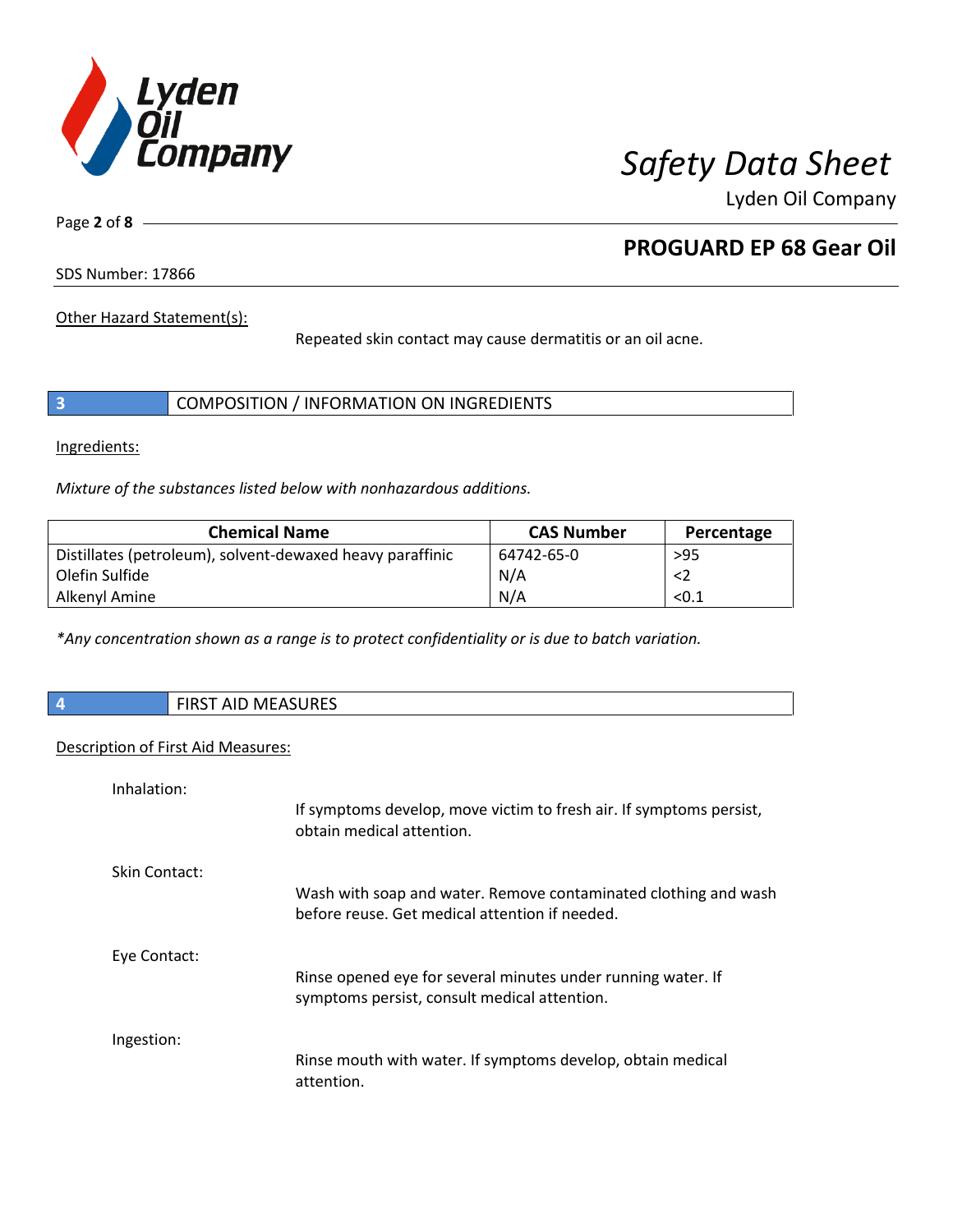

**PROGUARD EP 68 Gear Oil**

Lyden Oil Company

SDS Number: 17866

Page **3** of **8**

# Symptoms and Effects, both acute and delayed: No further relevent data available. Recommended Actions: Treat symptomatically. Call a doctor or poison control center for guidance. **5** FIRE FIGHTING MEASURES Recommended Fire-Extinguishing Equipment: Use dry powder, foam, or carbon dioxide fire extinguishers. Water may be ineffective in fighting an oil fire unless used by experienced fire fighters. Possible Hazards During a Fire: Hazardous combustion products may include: A complex mixture of airborne solid and liquid particulates and gases (smoke). Carbon monoxide. Unidentified organic and inorganic compounds. Recommendations to Firefighters: No special measures required. **6** ACCIDENTAL RELEASE MEASURES Personal Precautions: Avoid contact with skin, eyes, and clothing. Keep away from sources of ignition. Emergency Procedures: Contain spilled material, collect in suitable and

properly labeled containers.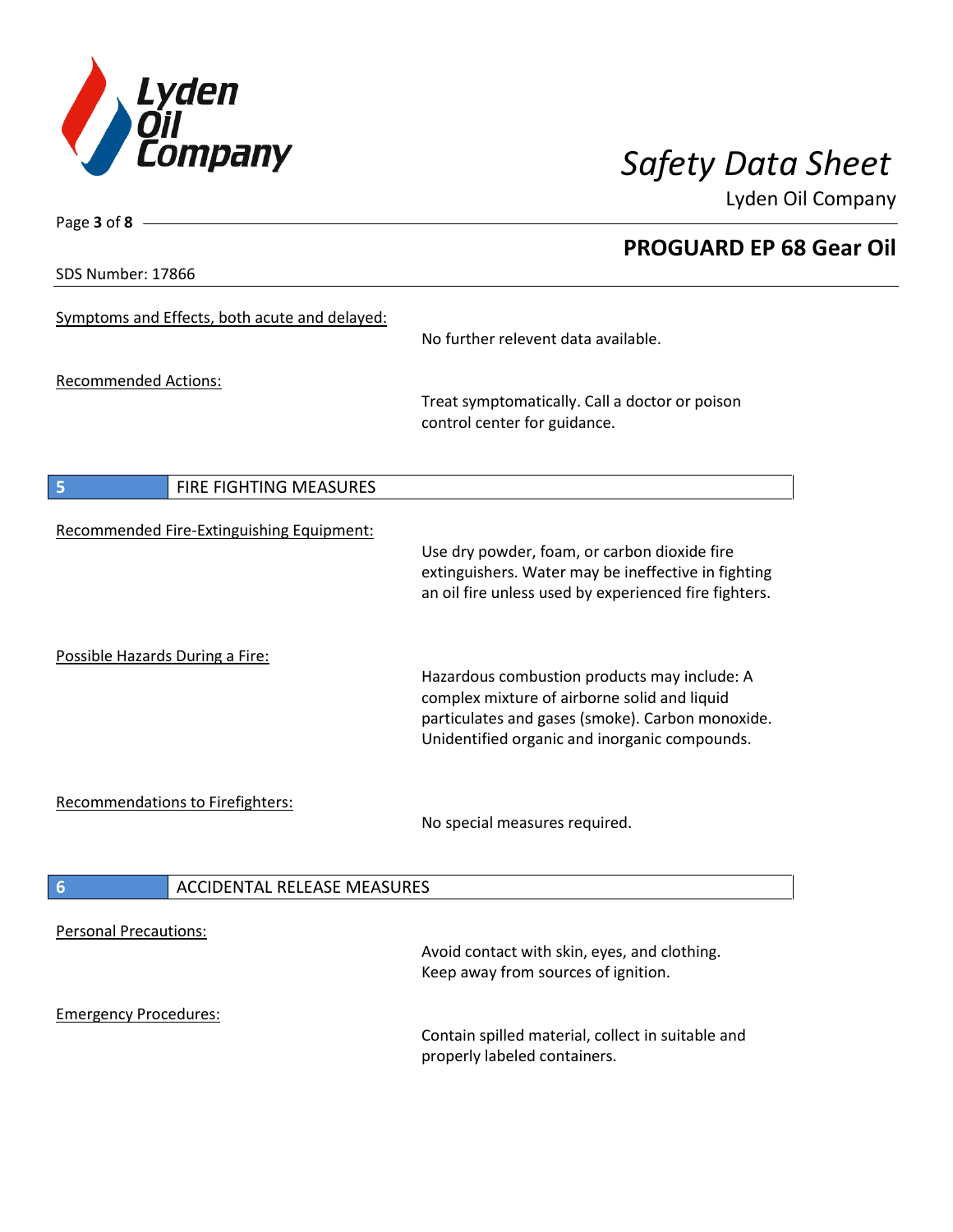

| Page 4 of 8 -                     |                                                                                                       |
|-----------------------------------|-------------------------------------------------------------------------------------------------------|
|                                   | <b>PROGUARD EP 68 Gear Oil</b>                                                                        |
| <b>SDS Number: 17866</b>          |                                                                                                       |
| <b>Environmental Precautions:</b> |                                                                                                       |
|                                   | Do not allow to reach sewage system or any water                                                      |
|                                   | course.                                                                                               |
|                                   | Do not allow to enter ground waters.                                                                  |
| Cleanup Procedures:               |                                                                                                       |
|                                   | Pick up excess with inert absorbant material.                                                         |
| <b>HANDLING AND STORAGE</b><br>7  |                                                                                                       |
|                                   |                                                                                                       |
| <b>Handling Precautions:</b>      |                                                                                                       |
|                                   | Handle with care and avoid spillage on the floor.<br>Do not cut, weld, drill, grind, braze, or solder |
|                                   | container.                                                                                            |
| <b>Storage Requirements:</b>      |                                                                                                       |
|                                   | Keep container tightly sealed.                                                                        |
|                                   | Keep away from sources of ignition.                                                                   |
| $\boldsymbol{8}$                  | EXPOSURE CONTROLS / PERSONAL PROTECTION                                                               |
|                                   |                                                                                                       |
| <b>Exposure Limits:</b>           | -64742-65-0 Distillates (petroleum), solvent-dewaxed heavy paraffinic (>95%):                         |
|                                   | ACGIH TLV - Long-term value: 5mg/m <sup>3</sup>                                                       |
|                                   | OSHA PEL - Long-term value: 5mg/m <sup>3</sup>                                                        |
| <b>Engineering Controls:</b>      |                                                                                                       |
|                                   | All ventilation should be designed in accordance                                                      |
|                                   | with OSHA standard (29 CFR 1910.94).                                                                  |
| Personal Protective Equipment:    |                                                                                                       |
|                                   | Wash hands before breaks and at the end of work.                                                      |
|                                   | Use safety glasses and gloves.                                                                        |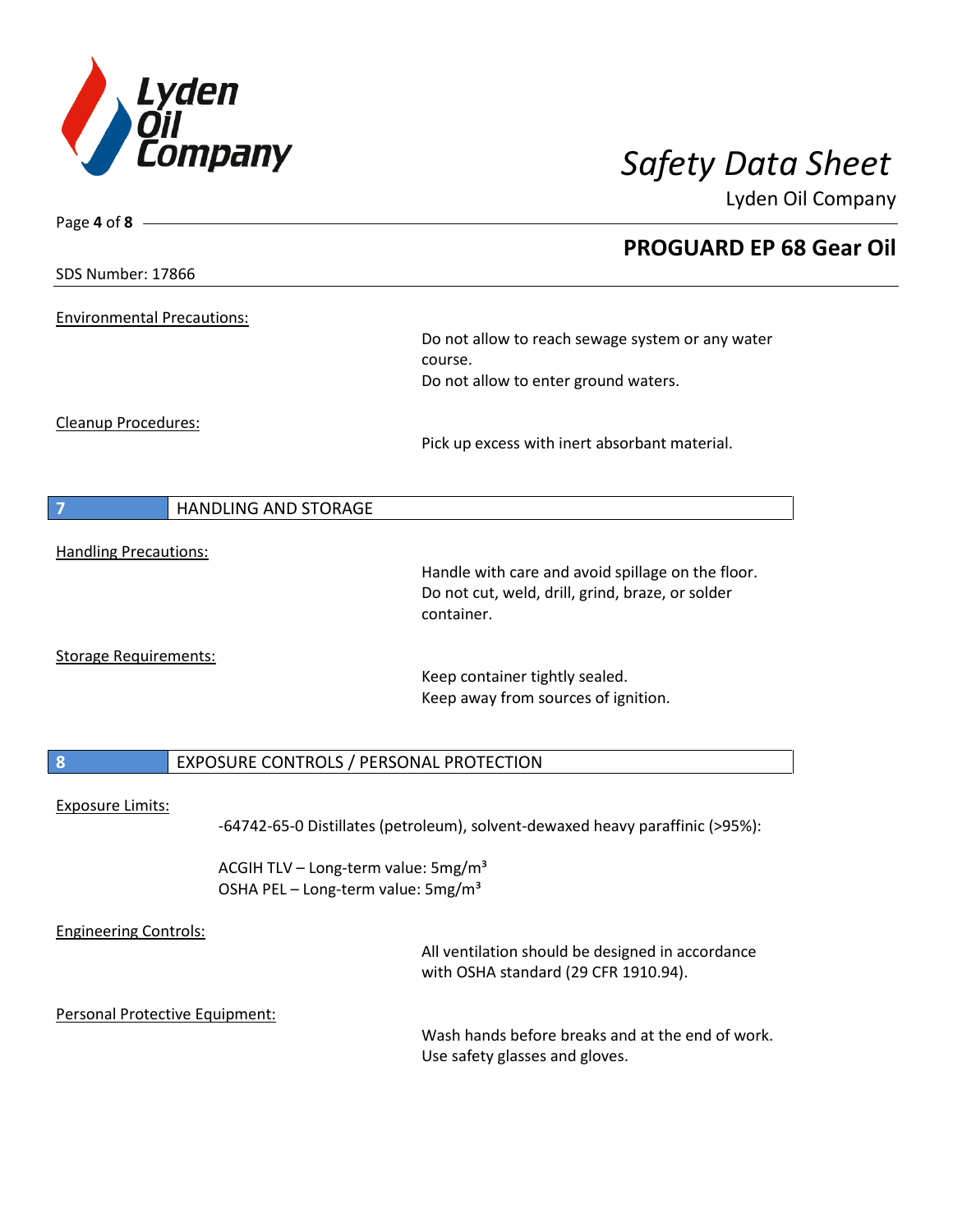

SDS Number: 17866

Page **5** of **8**

## **PROGUARD EP 68 Gear Oil**

| $\overline{9}$                | PHYSICAL AND CHEMICAL PROPERTIES |                                             |
|-------------------------------|----------------------------------|---------------------------------------------|
|                               |                                  |                                             |
| Color:                        |                                  | Amber                                       |
| <b>Physical State:</b>        |                                  | Liquid                                      |
| Odor:                         |                                  | Data not available                          |
| Odor Threshold:               |                                  | Data not available                          |
| pH:                           |                                  | Data not available                          |
| <b>Melting Point:</b>         |                                  | Data not available                          |
| <b>Boiling Point:</b>         |                                  | Data not available                          |
| <b>Boiling Range:</b>         |                                  | Data not available                          |
| Flash Point:                  |                                  | 176.7° C / 350.1° F (TCC method)            |
| <b>Evaporation Rate:</b>      |                                  | Data not available                          |
| Flammability:                 |                                  | Data not available                          |
| Flammability Limits:          |                                  | Data not available                          |
| Vapor Pressure:               |                                  | Data not available                          |
| Vapor Density:                |                                  | Data not available                          |
| <b>Relative Density:</b>      |                                  | Data not available                          |
| Solubilities:                 |                                  | Insoluble in water                          |
| <b>Partition Coefficient:</b> |                                  | Data not available                          |
| Auto-Ignition Temperature:    |                                  | Data not available                          |
| Decomposition Temperature:    |                                  | Data not available                          |
| Viscosity:                    |                                  | 68 mm <sup>2</sup> /sec (kinematic at 40°C) |

| <b>10</b>                   | STABILITY AND REACTIVITY |                                                                  |
|-----------------------------|--------------------------|------------------------------------------------------------------|
| Stability:                  |                          |                                                                  |
|                             |                          | Stable under normal conditions.                                  |
| Reactivity:                 |                          |                                                                  |
|                             |                          | Not reactive under normal conditions.                            |
| Conditions to Avoid:        |                          |                                                                  |
|                             |                          | Extreme temperature, sparks, open flame, and<br>direct sunlight. |
| <b>Hazardous Reactions:</b> |                          |                                                                  |

No known hazardous reactions.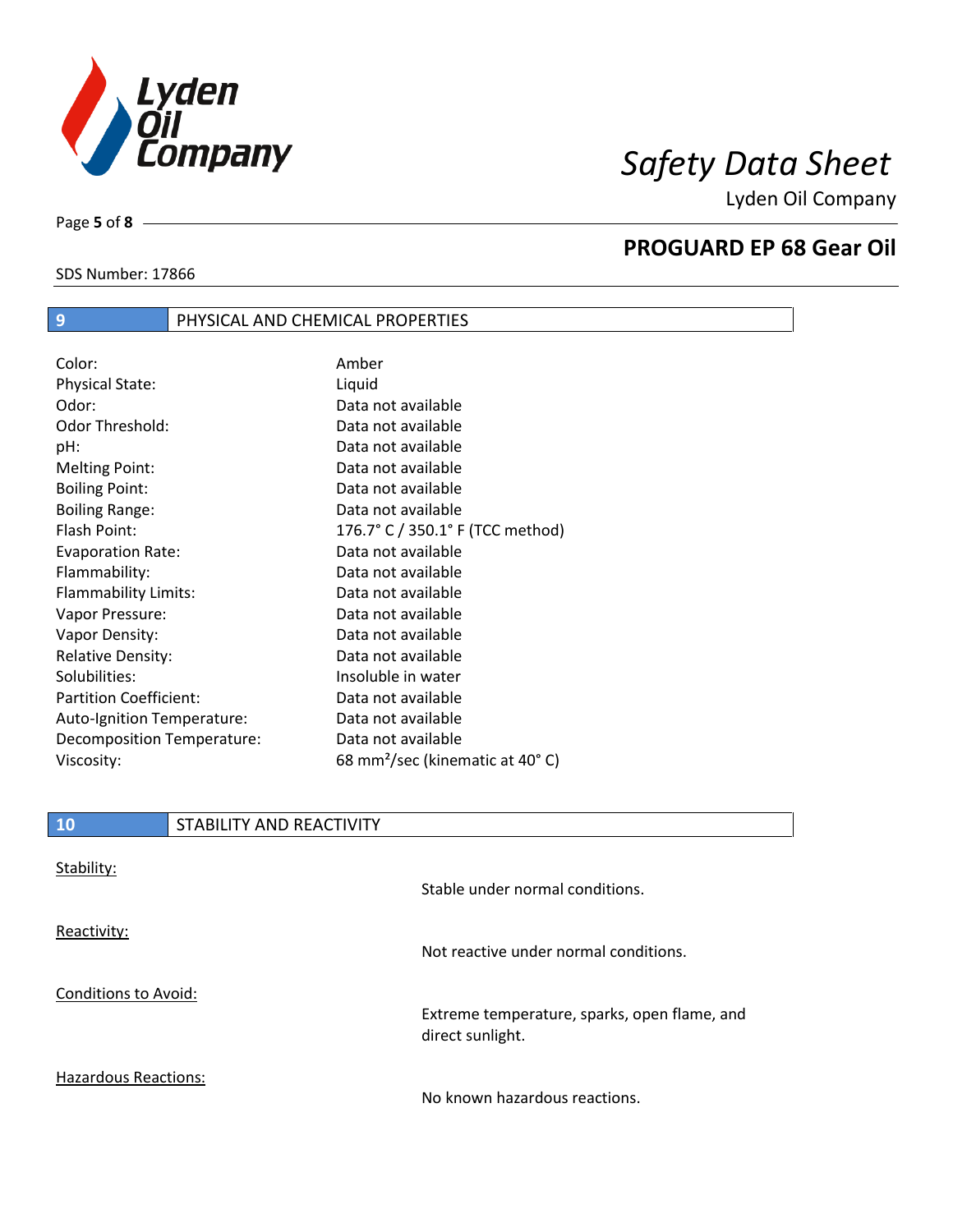

| Page 6 of 8 $-$                     |                                                                                                                           |
|-------------------------------------|---------------------------------------------------------------------------------------------------------------------------|
|                                     | <b>PROGUARD EP 68 Gear Oil</b>                                                                                            |
| SDS Number: 17866                   |                                                                                                                           |
| Incompatible Materials:             | No further relevant information available.                                                                                |
| Decomposition Products:             | Hazardous decomposition products are not<br>expected to form.                                                             |
| TOXICOLOGICAL INFORMATION<br>11     |                                                                                                                           |
| Routes of Exposure:                 | Skin and eye contact are the primary routes of<br>exposure although exposure may occur following<br>accidental ingestion. |
| <b>Exposure Effects:</b>            | Repeated skin contact may cause dermatitis or an<br>oil acne.                                                             |
| <b>Measures of Toxicity:</b>        | No test data available.                                                                                                   |
| Carcinogenic/Mutagenic Precautions: | Non-carcinogenic and not expected to be<br>mutagentic.                                                                    |
| 12<br><b>ECOLOGICAL INFORMATION</b> |                                                                                                                           |
| <b>Ecological Precautions:</b>      | Avoid exposing to the environment.                                                                                        |
| <b>Ecological Effects:</b>          | No specific environmental or aquatic data available.                                                                      |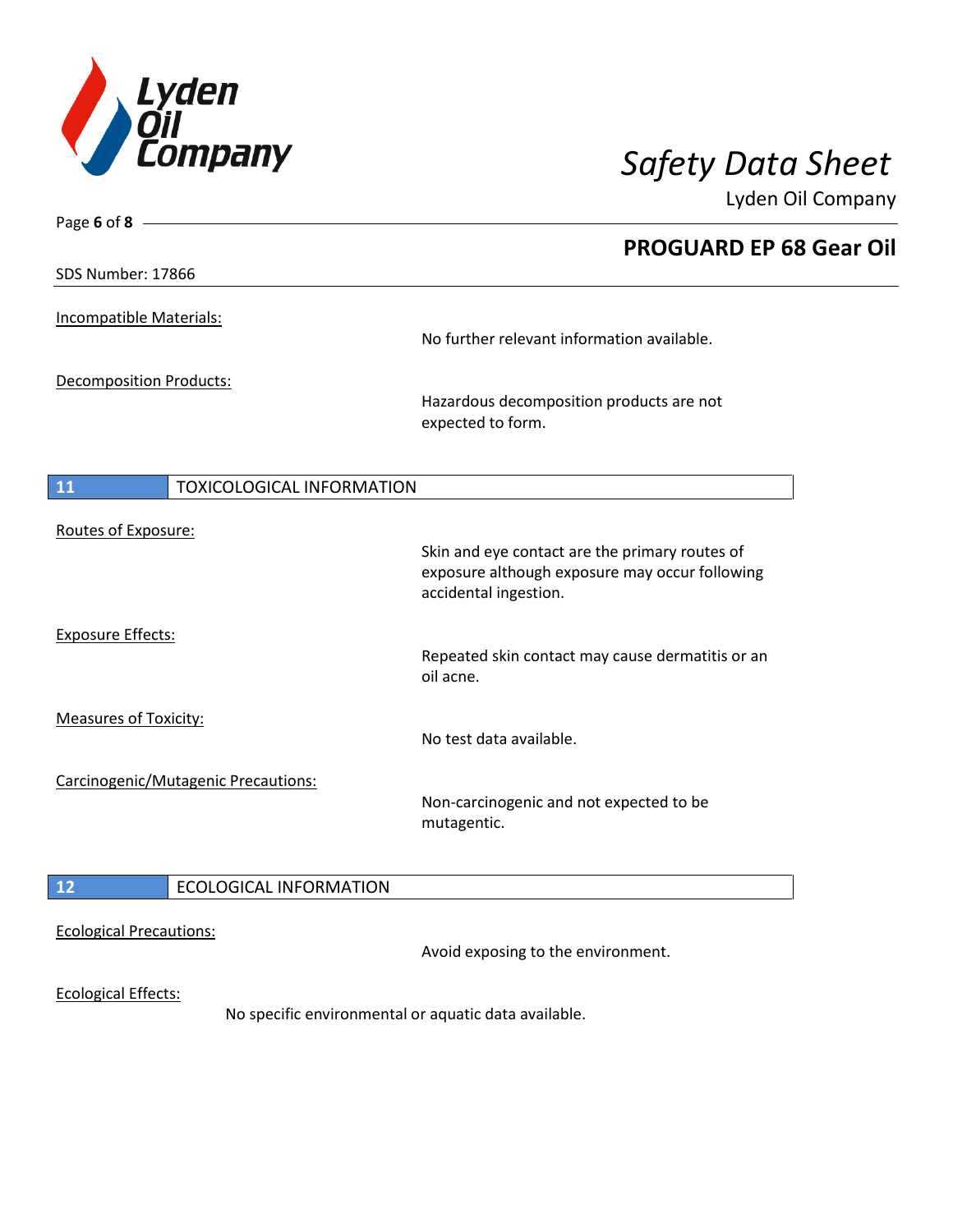

**PROGUARD EP 68 Gear Oil**

Lyden Oil Company

SDS Number: 17866

| 13                                                                                         | <b>DISPOSAL CONSIDERATIONS</b>                                                       |                                                                                             |
|--------------------------------------------------------------------------------------------|--------------------------------------------------------------------------------------|---------------------------------------------------------------------------------------------|
| Disposal Methods:                                                                          |                                                                                      | Dispose of waste material in accordance with all<br>local, state, and federal requirements. |
| <b>Disposal Containers:</b>                                                                |                                                                                      | Use properly approved container for disposal.                                               |
| <b>Special Precautions:</b>                                                                |                                                                                      | Do not flush to surface waters or drains.                                                   |
| 14                                                                                         | TRANSPORT INFORMATION                                                                |                                                                                             |
| UN Number:<br><b>UN Shipping Name:</b><br><b>Transport Hazard Class:</b><br>Packing Group: | Data not available<br>Data not available<br>Data not available<br>Data not available |                                                                                             |
| <b>Environmental Hazards:</b>                                                              |                                                                                      | Data not available                                                                          |
| <b>Bulk Transport Guidance:</b>                                                            |                                                                                      | Data not available                                                                          |
| <b>Special Precautions:</b>                                                                |                                                                                      | Not regulated by DOT.                                                                       |
| 15                                                                                         | <b>REGULATORY INFORMATION</b>                                                        |                                                                                             |

This material and all of its components are listed on the Inventory of Existing Chemical Substances under the Toxic Substances Control Act.